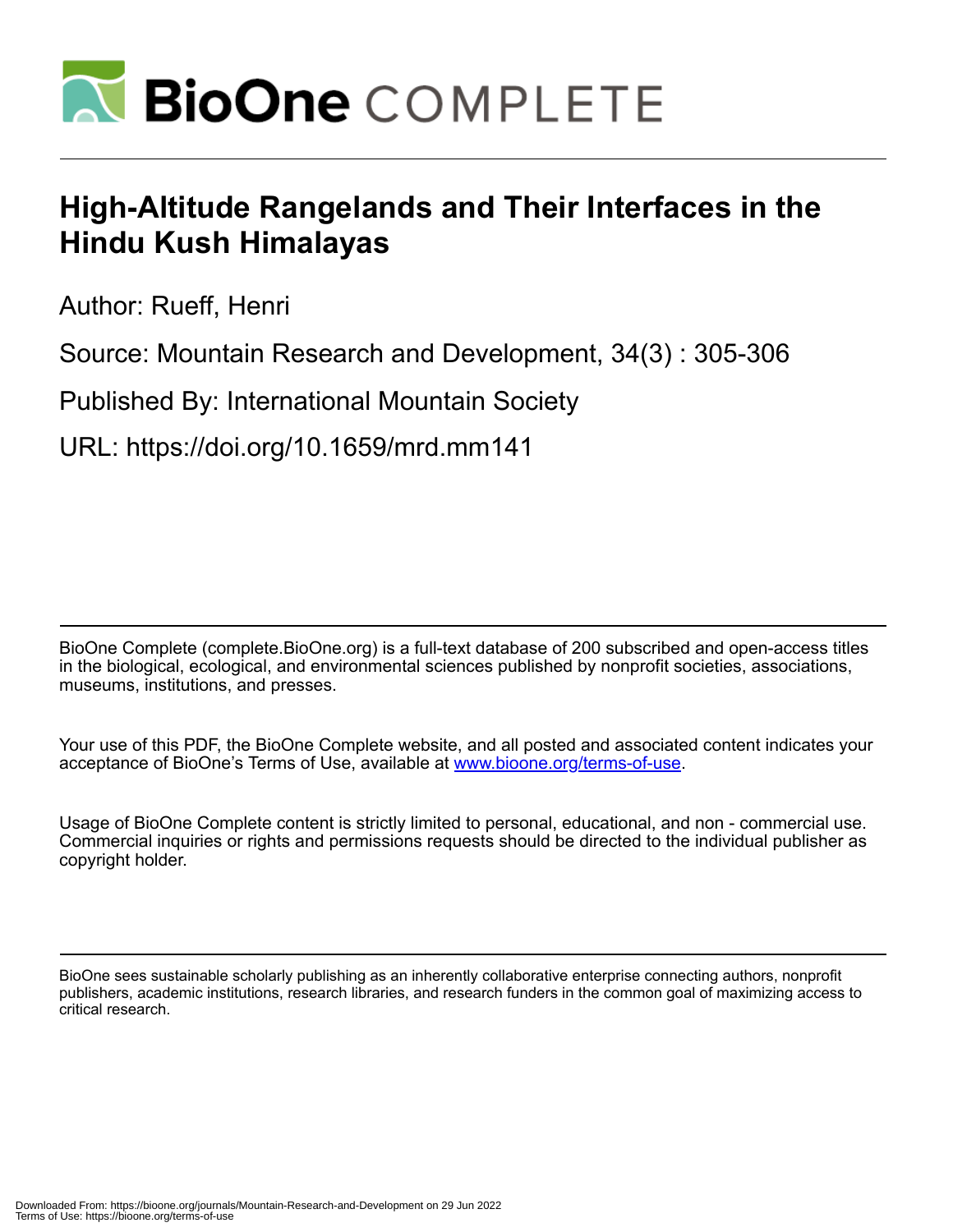#### Mountain Research and Development (MRD) and the control of the control of the MountainMedia

An international, peer-reviewed open access journal published by the International Mountain Society (IMS) www.mrd-journal.org

# High-Altitude Rangelands and Their Interfaces in the Hindu Kush Himalayas

Edited by Wu Ning, Gopal S. Rawat, Srijana Joshi, Muhammad Ismail, and Eklabya Sharma. Kathmandu, Nepal: International Centre for Integrated Mountain Development, 2013. vi  $+$  189 pp. Free download at lib.icimod.org/record/28840; hardcopy available upon request. ISBN 978-92-9115-291-9

The 2010 devastating floods in Pakistan were a striking reminder of how mountain rangelands management can affect people living downstream. While unprecedented climate factors triggered these floods, many other combined factors amplified their impact (Atta-ur-Rahman and Khan 2013). Deforestation, overgrazing, and cropping on steep slopes are all practices that occur in high-altitude rangelands of the Hindu Kush– Himalayas, destabilizing soils and increasing exposure to natural hazards. Mismanagement of highaltitude rangelands in the Hindu Kush–Himalayas is often the result of fragmented policies that fail to deliver sustainable development solutions for populations living in remote areas with scarce resources. As a consequence, poverty–environment nexuses are all the more deeply rooted in those systems.

The first chapter of the book sets the tone, explaining the ecological functions and the sensitivity of highaltitude rangeland interfaces, as well as their substantial importance for conservation and sustainable development. The authors underline the ecological functions of transitional belts that serve as semipermeable barriers between plant communities and that are rich in biodiversity. They also highlight 3 central characteristics of rangeland interfaces: (1) their influence on material flow between ecosystems, (2) their unique biodiversity patterns, and (3) their

users' lack of awareness of the alterations they inflict on these systems. At the same time, these ecotones are becoming increasingly vulnerable due to the stressors mentioned above.

The following chapters are organized geographically, documenting the current conditions of the various high-altitude rangeland socioecological systems across the Hindu Kush– Himalayas. All chapters offer insights on landscape evolution over time under certain forms of land use. A development context is often brought to the fore, along with the need for capacity-building among local communities to reduce their impact. While most chapters in sections 1 and 2 address rangelands from an extensive livestock system perspective, sections 3 and 4 focus on wetlands, peatlands, and the potential of payment for ecosystem services (PES) for restoring high-altitude rangelands. PES is presented from a theoretical perspective and illustrated with empirical cases (eg PES in India's rangelands). These are analyzed in terms of the positive and negative effects that PES has had on the ecosystems concerned, as well as constraints on its implementation. However, more indepth discussion of specific extensive pastoralism PES schemes in highaltitude pastures would have been insightful, as they have remained nearly inexistent to date.

The potential of cross-sectoral policies for addressing both conservation and livelihoods in Tajikistan brings a different angle to the book. Yet another chapter provides an indepth analysis of timberline disturbances due to extensive pastoralism practices with selective foraging and pasture burning, which lower the treeline ecotone on south-facing slopes. Had this tree line been undisturbed, it would have been much higher than that on the north-facing slopes.

Overall, the book offers a balanced mix of insights into both biological and socioecological processes. It is timely for 3 reasons. First, it marks the 30th anniversary of the

International Centre for Integrated Mountain Development (ICIMOD) and commemorates three decades of working for sustainable development in the Hindu Kush–Himalayas, serving 210 million people in the region and a fifth of the world's population, who depend on water from rivers originating there. Second, the importance of mountains for people has recently been acknowledged in the Rio+20 resolution adopted by the General Assembly of the United Nations (Kohler et al 2012; UNCSD 2012; Ariza et al 2013), following their earlier inclusion in Agenda 21 (UNCED 1992) and at the Johannesburg Summit (WSSD 2002). Third, and in spite of this recognition, highaltitude rangelands often remain overlooked—a gap this book fills with a collection of articles that cover a wide geographical area and that take a transdisciplinary approach.

Nevertheless, the book would have gained further insight by addressing 3 additional issues. First, a future policy vision. Many of the problems that occur across the region and are addressed in the book have similar causes. A chapter on policy issues could have covered failed development approaches and presented ICIMOD's policy vision for the Hindu Kush–Himalayas at national and subnational levels and across various stakeholders (government agencies, donors, nongovernmental organizations [NGOs], and local communities). Recurrent fragmented policies in the region largely explain a sequence of failed development programs affecting certain communities. For example, landless mobile pastoralists in northern Pakistan face transhumance restrictions due to afforestation programs obstructing their transhumance routes (Ojeda et al 2012). In view of such failures, there is a need for crosssectoral and more holistic policy approaches. A second issue that should have been addressed is that of interlinkages between mountain ecosystems across elevation strata. Management at a given ecosystem